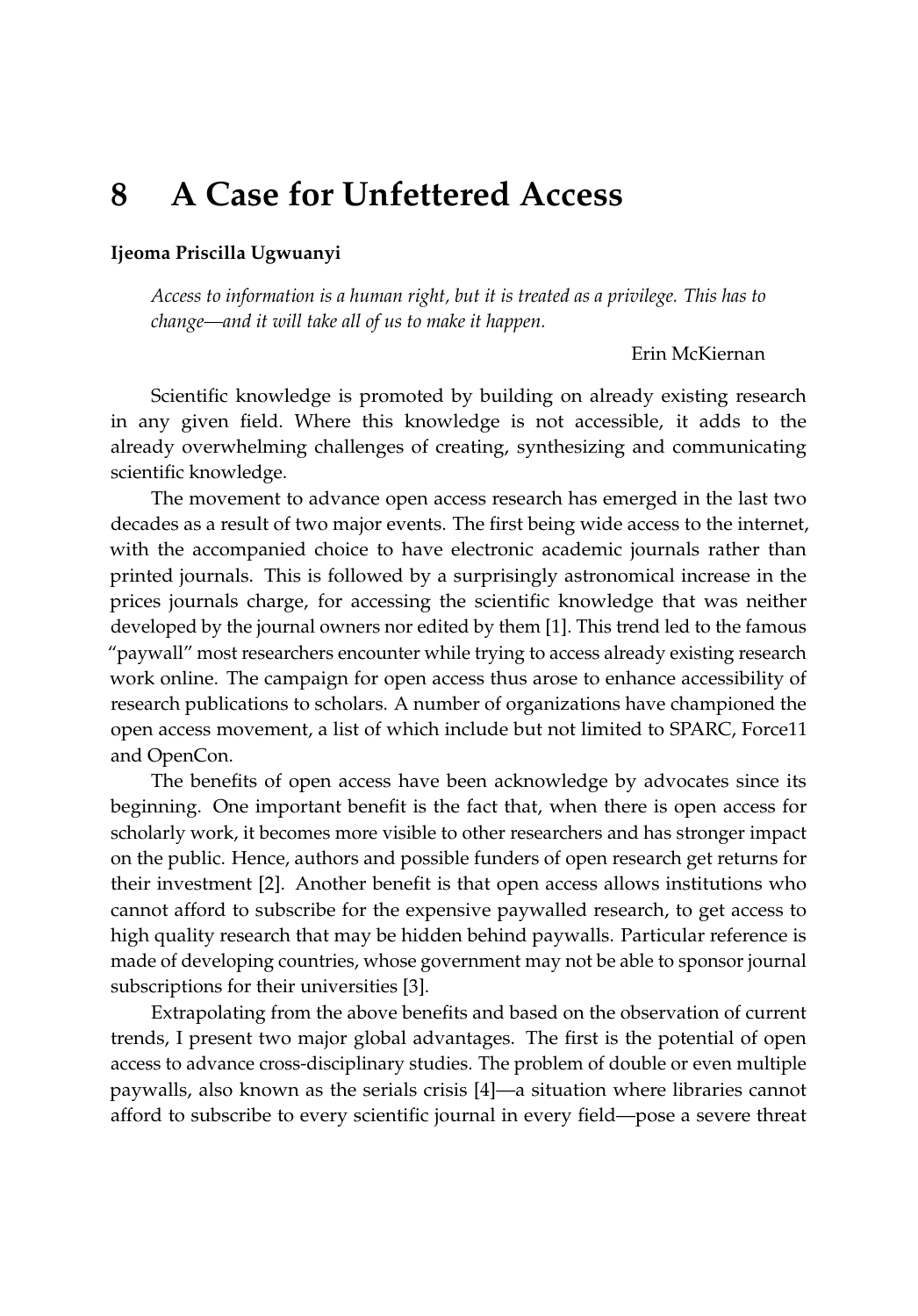to cross-disciplinary studies. Rapid and disruptive innovation in technology and digitalization has provoked conversations across many fields. For example there is a call for more conversations between business/entrepreneurship, scholars and technology/computer science scholars as more theories and assumptions in the latter field are being upended with the emergence of digital technologies [\[5\]](#page-2-4). The notion of who becomes an entrepreneur and where entrepreneurship can take place has changed; an entrepreneur can start his venture in his sitting room, with his or her notebook computer. More surprises are expected, given the rate at which innovation takes place. With this accelerated evolution and its consequences across disciplines, research, when open to scholars, will aid scientific responses that will benefit both theory and practice.

Secondly, the secondary effect of "closed" scientific research can be extremely disastrous. When constantly faced with a paywall, scientists may as well ignore what useful research may emerge from high-quality research that has been paywalled. A knowledge vacuum is therefore created that may result in the training of half-baked scientists and publication of incorrect research findings—the former occurring as a direct result of failure to acquire knowledge which follows inaccessible academic research, whilst the latter ensues if researchers only cite the abstract of the paywalled research in their papers as though they have read them in full. These additional challenges, with its attendant grave consequences for scientific discoveries can be averted when research is made publicly accessible.

Nevertheless, it is important to note the challenge that comes with the open access model. It could come with the danger of falling victim to predatory journals, which stand in the guise of using an open access model but seek to extort money from authors, even when the published articles have not been adequately reviewed for authors to get feedback. This occurrence could create additional ethical problems for the scientific community.

In conclusion, while the debate of which is the best model for open access research lingers, open access has come to stay, as it has great benefits for all stakeholders. It is hoped that further collaborations and conversations will resolve the differing viewpoints on the open access movement and also mitigate the negative consequences that may arise from promoting open access research.